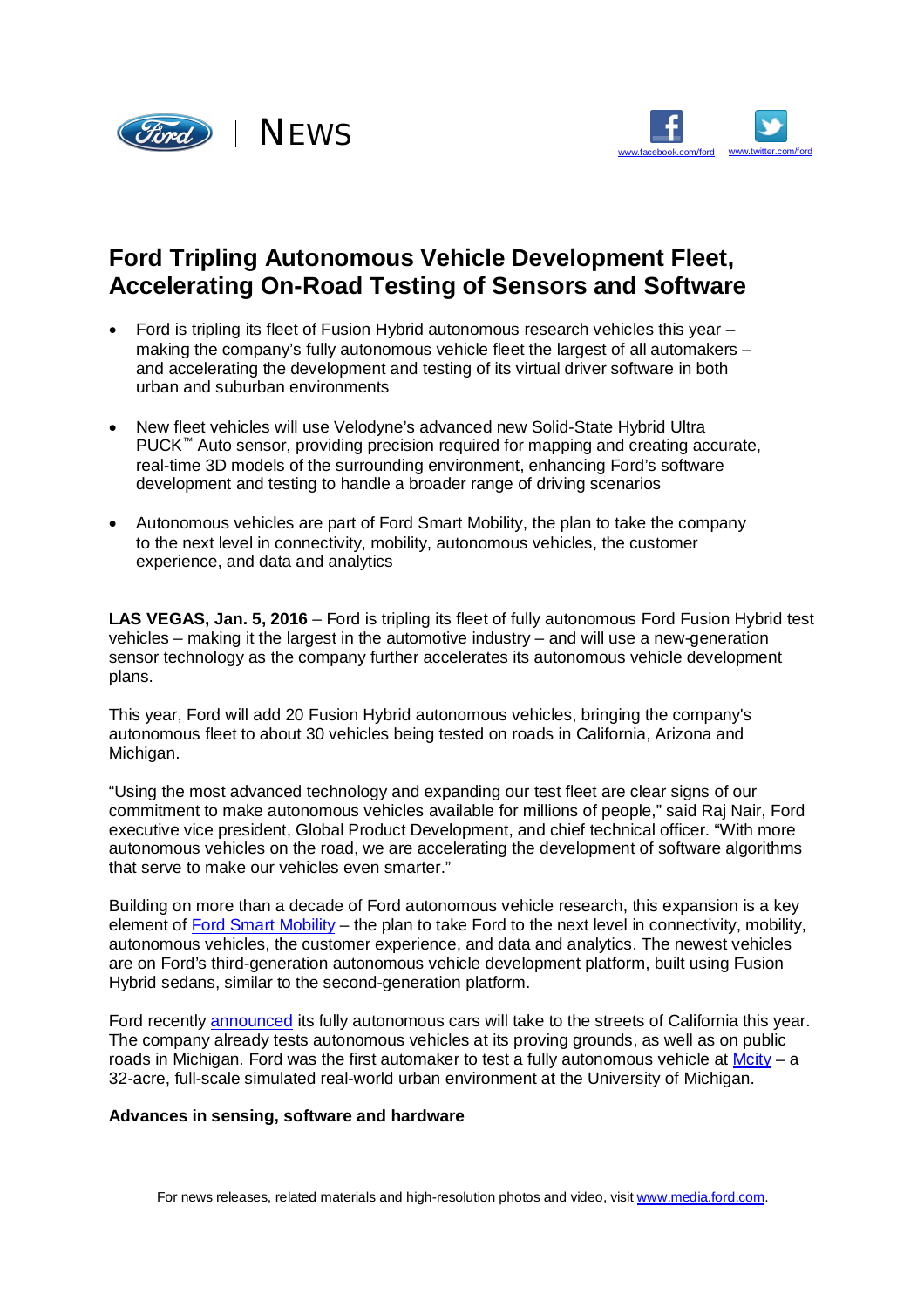Ford is using Velodyne's newest LiDAR sensors – named Solid-State Hybrid Ultra PUCK™ Auto for its hockey puck-like size and shape – on its third-generation autonomous vehicle platform.

Solid-State Hybrid Ultra PUCK Auto sensors boast a longer range of 200 meters, making them the first auto-specific LiDAR sensors capable of handling different driving scenarios. Ultra Puck will accelerate the development and validation of Ford's virtual driver software, which serves as the decision-making brain that directs vehicle systems.

Solid-State Hybrid Ultra PUCK Auto's lightweight, sleek design makes it optimal for packaging on a vehicle, such as on the sideview mirror. The design means Ford can reduce the amount of LiDAR sensors from four to two on new Fusion Hybrid autonomous vehicles, and get as much useful data due to the more targeted field of view.

"Adding the latest generation of computers and sensors, including the smaller and more affordable Solid-State Hybrid Ultra PUCK Auto sensors helps bring Ford ever closer to having a fully autonomous vehicle ready for production," said Jim McBride, Ford technical leader for autonomous vehicles.

The vehicle's hardware systems, which interact continuously with the virtual driver, are equally important.

Third-generation autonomous Fusion Hybrid sedans will have supplemental features and duplicate wiring for power, steering and brakes. These supplemental features will act as backups, if needed.

## **Ford's autonomous journey**

Ford has been using Velodyne LiDAR sensors for roughly a decade, dating back to Defense Advanced Research Projects Agency autonomous vehicle challenges.

Ford was among the first to use the Velodyne LiDAR sensor, an innovation that significantly changed the autonomous vehicle landscape. LiDAR emits short pulses of laser light to precisely scan the surrounding environment millions of times per second and determine the distance to objects, allowing the vehicle to create a real-time, high-definition 3D image of whatever's around it.

Ford's first-generation autonomous vehicle platform was built using a Ford F-250 Super Duty for participation in the DARPA challenges in 2005 and 2007. In 2013, Ford introduced its secondgeneration autonomous vehicle platform, using a Fusion Hybrid sedan.

Ford was one of only six teams to participate in both the DARPA Desert Classic and Urban Finals challenges, supported by four engineers who still are on the company's autonomous vehicle development team.

"We've come a long way since DARPA," said McBride. "A decade ago, no one in the field knew what the art of the possible was. Today, we're all hustling to make the most ambitious dreams become a reality."

The first-generation autonomous vehicle platform helped Ford understand that fully autonomous driving was technically feasible in the near future, and – through ambitious research – how it could achieve this.

For news releases, related materials and high-resolution photos and video, visit [www.media.ford.com.](http://www.media.ford.com.)